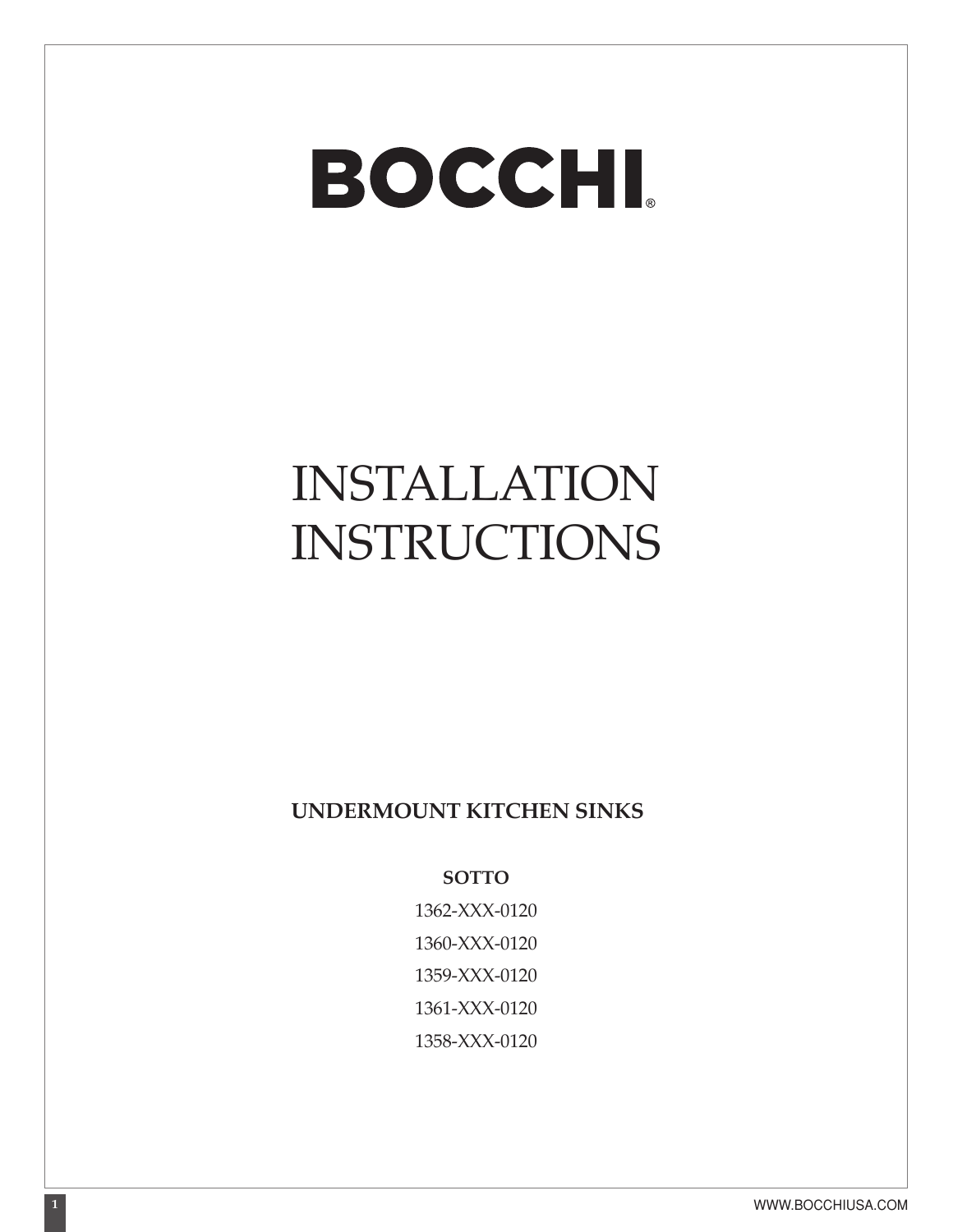## **Tools and Materials / Outils et matériels / Herramientas y materiales**











**Plus/Plus/Más:** • Fasteners Fixations Herrajes



**WARNING: Risk of personal**

Edges are sharp. Wear gloves when handling the sink.



**CAUTION:Risk of personal injury.**

Fireclay sinks are very heavy. Get assistance lifting the sink.

Provide your countertop supplier with your sink and faucet model number when ordering your countertop.

Construct a wooden frame to support the sink. Measure your sink to determine the dimensions.



**ADVERTENCIA: Riesgo de lesiones personales.**

Los bordes tienen filo. Utilice guantes al mover el fregadero.



**ATTENTION: Risque de blessures.**

Les éviers en argile réfractaire sont très lourds. Demander de l'aide pour soulever l'évier.

Fournir au fabricant du comptoir le numéro de modèle de l'évier et du robinet au moment de la commande du comptoir.

Construire un cadre en bois pour supporter l'évier. Mesurer l'évier pour déterminer les dimensions.





**ADVERTENCIA: Riesgo de lesiones personales.**

Los bordes tienen filo. Utilice guantes al mover el fregadero.



**PRECAUCIÓN: Riesgo de lesiones personales.**

Los fregaderos refractaria son muy pesados. Pida ayuda para levantar el fregadero.

Al hacer el pedido de su encimera, proporcione al proveedor de la encimera los números de modelo de su fregadero y de su grifería.

 Construya una estructura de madera para soportar el fregadero. Mida el fregadero para determinar las dimensiones.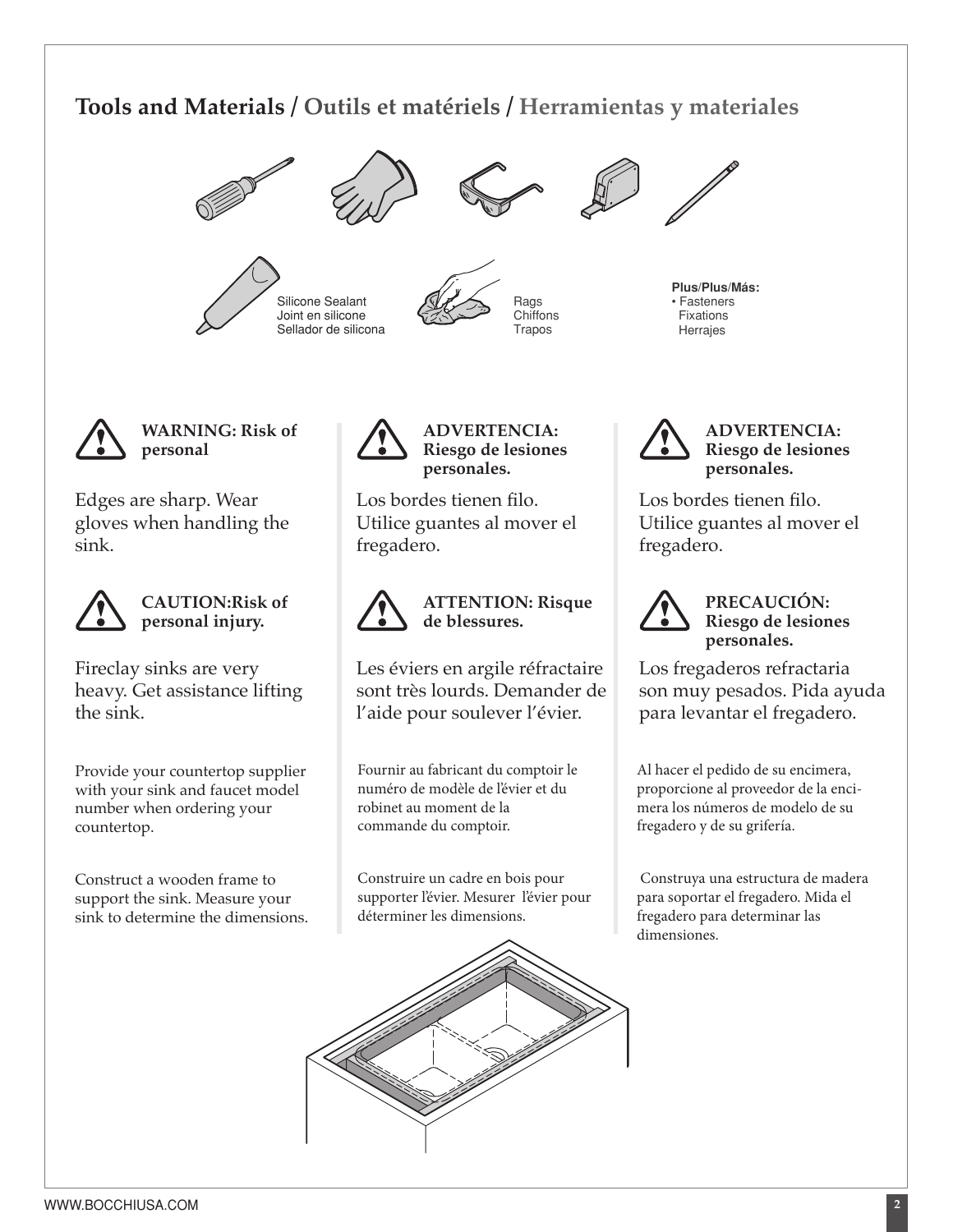